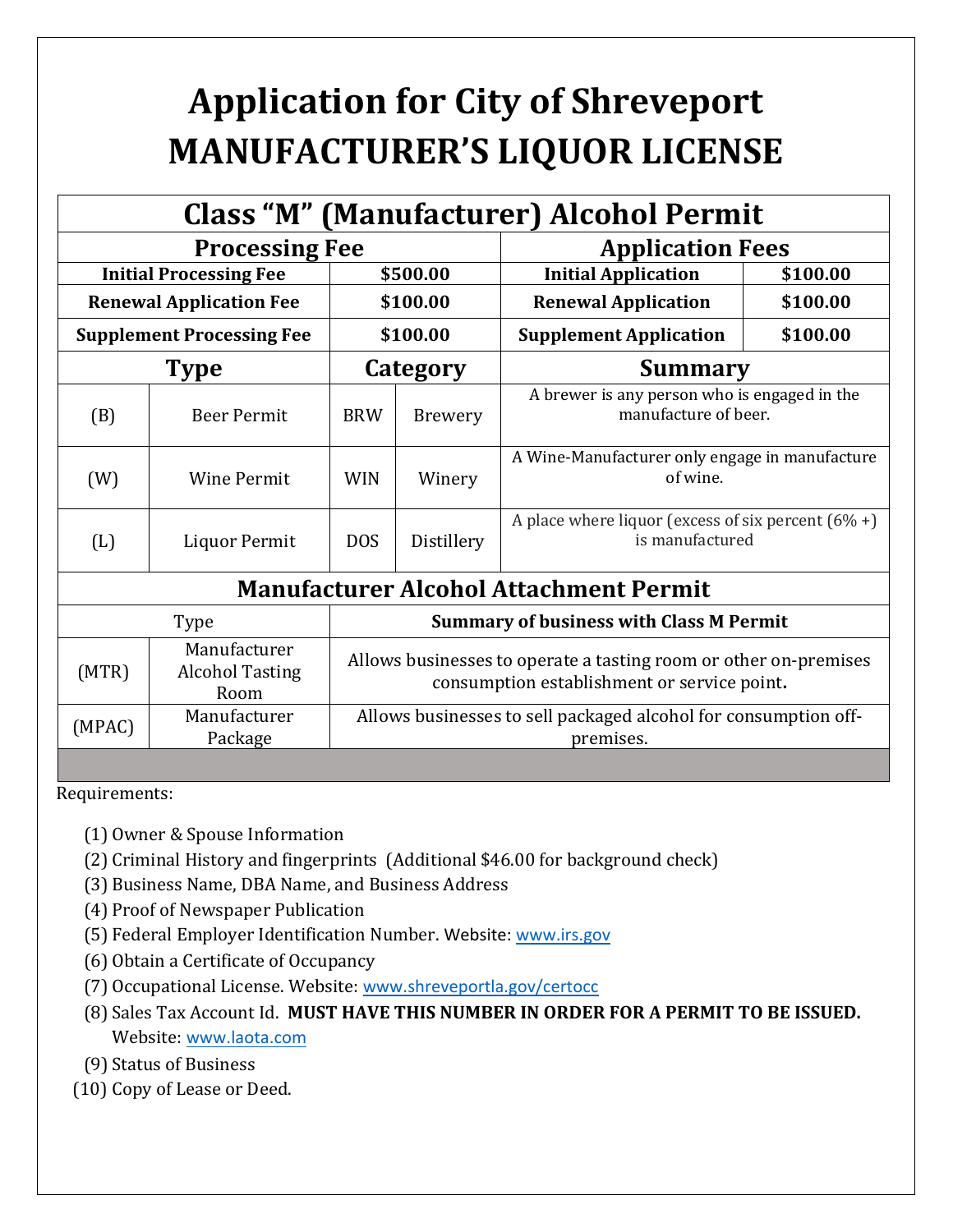## Restrictions:

- (1) Attachment permit is not to be used in place of a special event permit
- (2) This permit shall also not be issued to a food truck or other mobile vendor(s) for the purpose of selling and serving alcoholic beverages from the mobile unit, except that dispensing alcohol from a mobile unit may be authorized at lawfully permitted special events such as fairs, festivals and sporting events.
- (3) Manufacturers shall be prohibited from obtaining a Special Event Temporary Alcohol Permit
- (4) also prohibited from obtaining an Alcohol Caterer's Permit.

Hours of Operation:

- (1) Alcohol Sales for **on/off-premises consumption** may be conducted within the City between the hours of 6:00 a.m. and 2:30 a.m. on any day of the week.
- (2)It shall be unlawful for any Manufacturer to sell package alcohol for **on/off-premises** between the hours of 2:30 a.m. and 6:00 a.m. on any day of the week.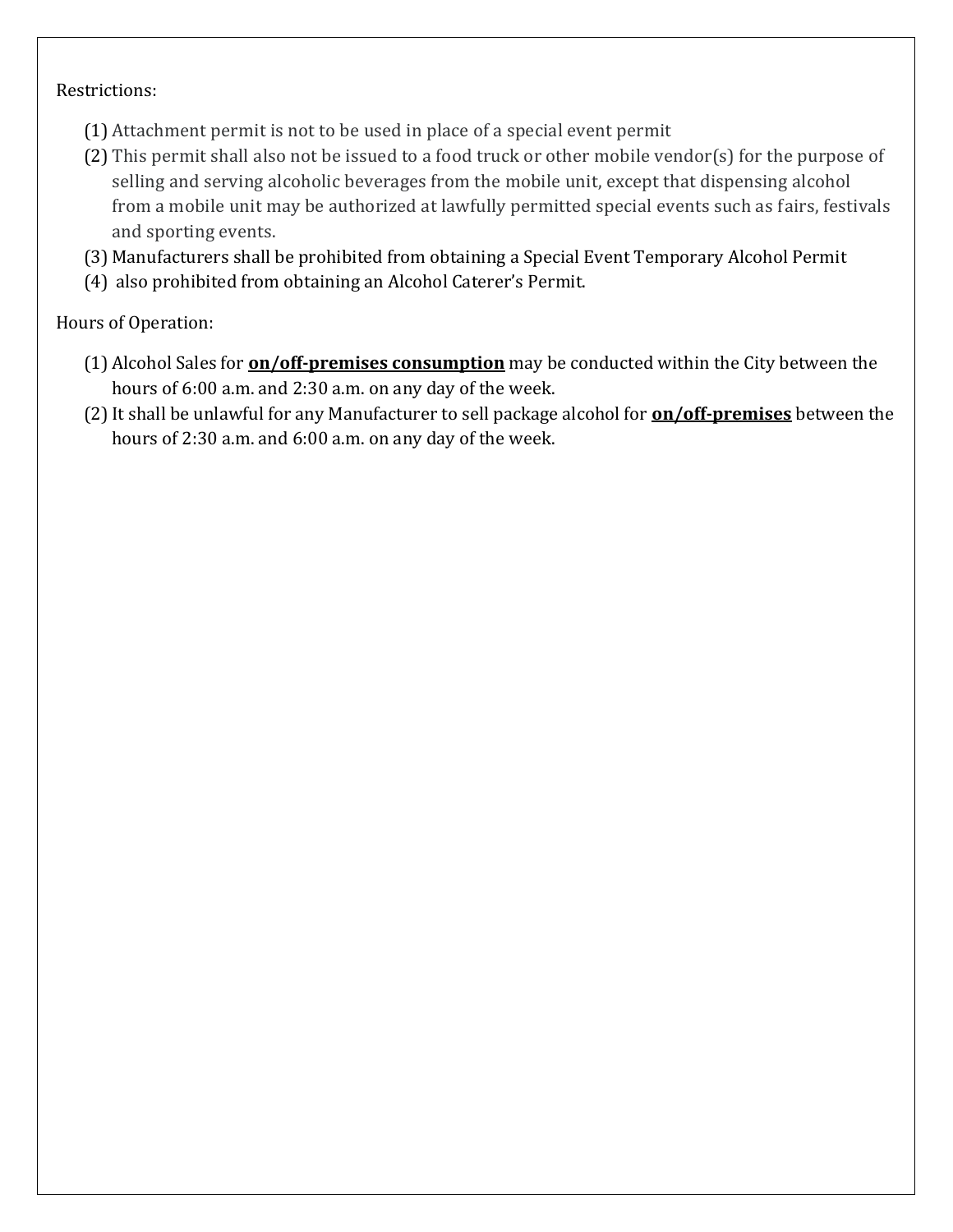|                                             | <b>SHREVEPORT POLICE DEPARTMENT</b><br><b>ALCOHOL BEVERAGE CONTROL OFFICE</b><br><b>MANUFACTURER BUSINESS</b><br><b>APPLICATION</b><br><b>YEAR</b> |                              | <b>Revenue Stamp</b>           | <b>Revenue Office Only</b> |
|---------------------------------------------|----------------------------------------------------------------------------------------------------------------------------------------------------|------------------------------|--------------------------------|----------------------------|
| <b>Brewery</b>                              | <b>Distillery</b><br>Winery                                                                                                                        |                              |                                | Post Mark Date/ Initials   |
| <b>Initial Application \$100.00</b>         | <b>ATTACHMENTS</b>                                                                                                                                 |                              |                                | <b>ABO Office Only</b>     |
| <b>Initial Processing Fee \$500.00</b>      | <b>Tasting Room Fee \$500.00</b>                                                                                                                   |                              | Date Received/Initials/Receipt |                            |
| <b>Renewal Application \$100.00</b>         |                                                                                                                                                    | Package Alcohol Fee \$500.00 |                                | <b>Receipt Number</b>      |
| <b>Renewal Processing Fee \$100.00</b>      |                                                                                                                                                    |                              |                                |                            |
| <b>Supplement Application</b>               | <b>Purpose of Supplement:</b>                                                                                                                      |                              |                                |                            |
| <b>Supplemental Processing fee \$100.00</b> |                                                                                                                                                    |                              |                                |                            |
|                                             | <b>APPLICATION MUST BE FILLED OUT COMPLETELY</b>                                                                                                   |                              |                                |                            |
| Permit Issued to:   Corporation             | Partnership                                                                                                                                        | Limited Liability Company    | $ X $ Sole Owner               |                            |
|                                             |                                                                                                                                                    |                              |                                |                            |
|                                             |                                                                                                                                                    |                              |                                | $\mathbf{Zip:}$            |
|                                             |                                                                                                                                                    |                              |                                |                            |
|                                             |                                                                                                                                                    |                              |                                |                            |
|                                             |                                                                                                                                                    |                              |                                |                            |
|                                             |                                                                                                                                                    |                              |                                |                            |
|                                             |                                                                                                                                                    |                              |                                |                            |
|                                             |                                                                                                                                                    |                              |                                |                            |
|                                             |                                                                                                                                                    |                              |                                |                            |
|                                             | <b>CHIEF OF POLICE OR DESIGNATED REPRESENTATIVE</b>                                                                                                |                              | <b>Revenue</b>                 |                            |
| Approved                                    | Disapproved                                                                                                                                        |                              |                                |                            |
|                                             |                                                                                                                                                    |                              |                                |                            |
|                                             |                                                                                                                                                    |                              |                                |                            |
|                                             |                                                                                                                                                    |                              |                                |                            |